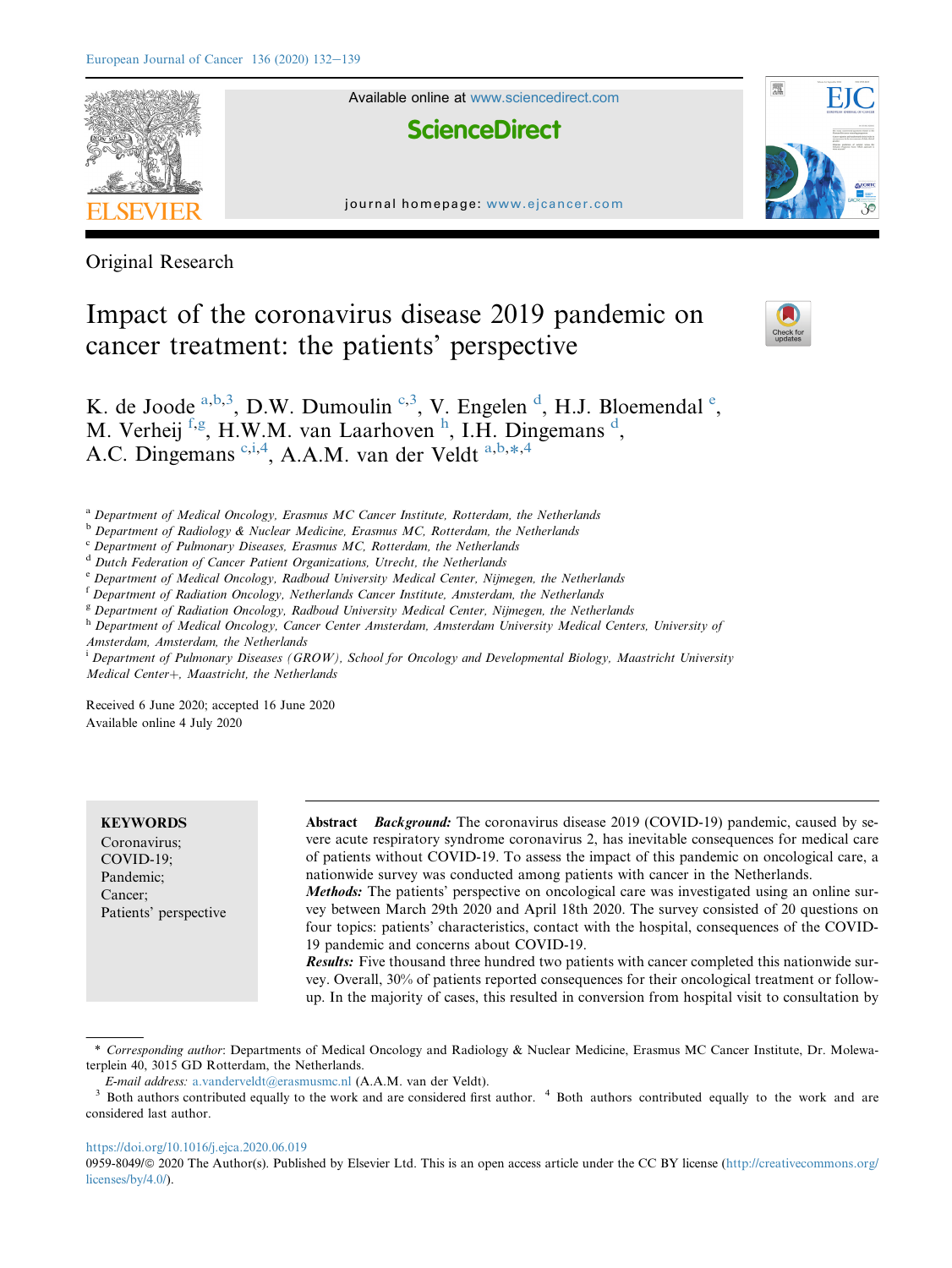phone or video. The most frequently adjusted treatments were chemotherapy (30%) and immunotherapy (32%). Among patients with delay and discontinuation of treatment, 55% and 63% of patients, respectively, were (very) concerned about these consequences of the COVID-19 pandemic. Consequences were independent of regional differences in COVID-19 incidence. However, patients in regions with high COVID-19 incidence were significantly more concerned.

Conclusion: This is the first study investigating perspectives of patients with cancer during the COVID-19 pandemic. The study demonstrates the significant impact of the COVID-19 crisis on oncological care, indicating the need for psycho-oncological support during this pandemic. ª 2020 The Author(s). Published by Elsevier Ltd. This is an open access article under the CC BY license (<http://creativecommons.org/licenses/by/4.0/>).



## 1. Introduction

The COVID-19 pandemic, caused by severe acute respiratory syndrome coronavirus 2 (SARS-CoV-2) [\[1](#page-7-0)[,2\]](#page-7-1), is exhausting healthcare system capacities and has major consequences on non $-COVID-19$  medical care [\[3](#page-7-2)]. Besides limiting capacity of medical care, in general, the COVID-19 pandemic has specific impact on oncological care [[4\]](#page-7-3).

First, it has been reported that patients with an (active) malignancy may have an increased risk of COVID-19  $[5-7]$  $[5-7]$  $[5-7]$  $[5-7]$  $[5-7]$ . Second, malignancy may be an independent risk factor of a more severe course of COVID-19  $[5,7-9]$  $[5,7-9]$  $[5,7-9]$  $[5,7-9]$  $[5,7-9]$ . Third, systemic anti-cancer treatment, such as chemotherapy, may increase the risk of a severe infection [[10](#page-7-6)]. Fourth, hospital visits that are required for many cancer treatments may put patients with cancer at risk to be infected with SARS-CoV-2 [\[5](#page-7-4),[8\]](#page-7-7).

Considering these factors, physicians and patients are confronted with unprecedented uncertainties about the safety of cancer treatment during this pandemic, balancing between the risk of exposure to SARS-CoV-2 and the risks of postponing life-saving or life-prolonging cancer treatments. Therefore, several (inter)national societies and committees have developed guidelines for oncology physicians  $[11-14]$  $[11-14]$  $[11-14]$  $[11-14]$  $[11-14]$ . Until now, these guidelines are only based on expert opinions. Similarly, scientific evidence has not yet been generated on the impact of COVID-19 on oncological care and patients' perspectives.

In this study, the impact of the COVID-19 pandemic on patients with cancer and the consequences for their treatment was investigated in the Netherlands. To assess patients' perspectives on the consequences of the COVID-19 pandemic on cancer treatment and followup, a nationwide survey was conducted among patients with cancer during the national lockdown [\[15](#page-7-9)[,16](#page-7-10)].

## 2. Methods

#### 2.1. Survey

A survey for patients with cancer was developed to evaluate the impact of the COVID-19 pandemic on hospital appointments and cancer treatment. The survey contained 20 questions on four topics: patients' characteristics, contact with the hospital, consequences of the COVID-19 pandemic (consultations, treatment and follow-up) and concerns about COVID-19 (appendix 1).

This online survey was developed by the Dutch Federation of Cancer Patients Organisations (Nederlandse Federatie van Kankerpatiëntenorganisaties  $[NFK]$ <sup>[1](#page-1-0)</sup> [[17\]](#page-7-11)) in close collaboration with oncology physicians and representatives of patient advocacy groups and the Dutch Multidisciplinary Oncology Foundation (Stichting Oncologische Samenwerking (SONCOS)[2](#page-1-1) [\[18](#page-7-12)]). NFK, Dutch hospitals, Dutch Cancer Society and cancer-specific patient advocacy groups distributed the survey to patients by direct mailing, announcements on websites and social media. The survey was open between March 29th 2020 and April 18th 2020.

#### 2.2. Privacy

No personal data were collected, and questionnaires could not be traced back to the patients.

## 2.3. Regional classification of COVID-19 in the **Netherlands**

To evaluate the impact of COVID-19 incidence on hospital visits and treatment, regions in the Netherlands

<span id="page-1-0"></span><sup>&</sup>lt;sup>1</sup> NFK federates 19 national patient advocacy groups for cancer and advises the government, health authorities and health care professionals in the Netherlands.

<span id="page-1-1"></span><sup>2</sup> SONCOS, an initiative by the Dutch societies of medical oncology, radiation oncology and surgical oncology, represents 29 scientific societies/organisations involved in cancer care and acts as a national platform to improve the quality of cancer care.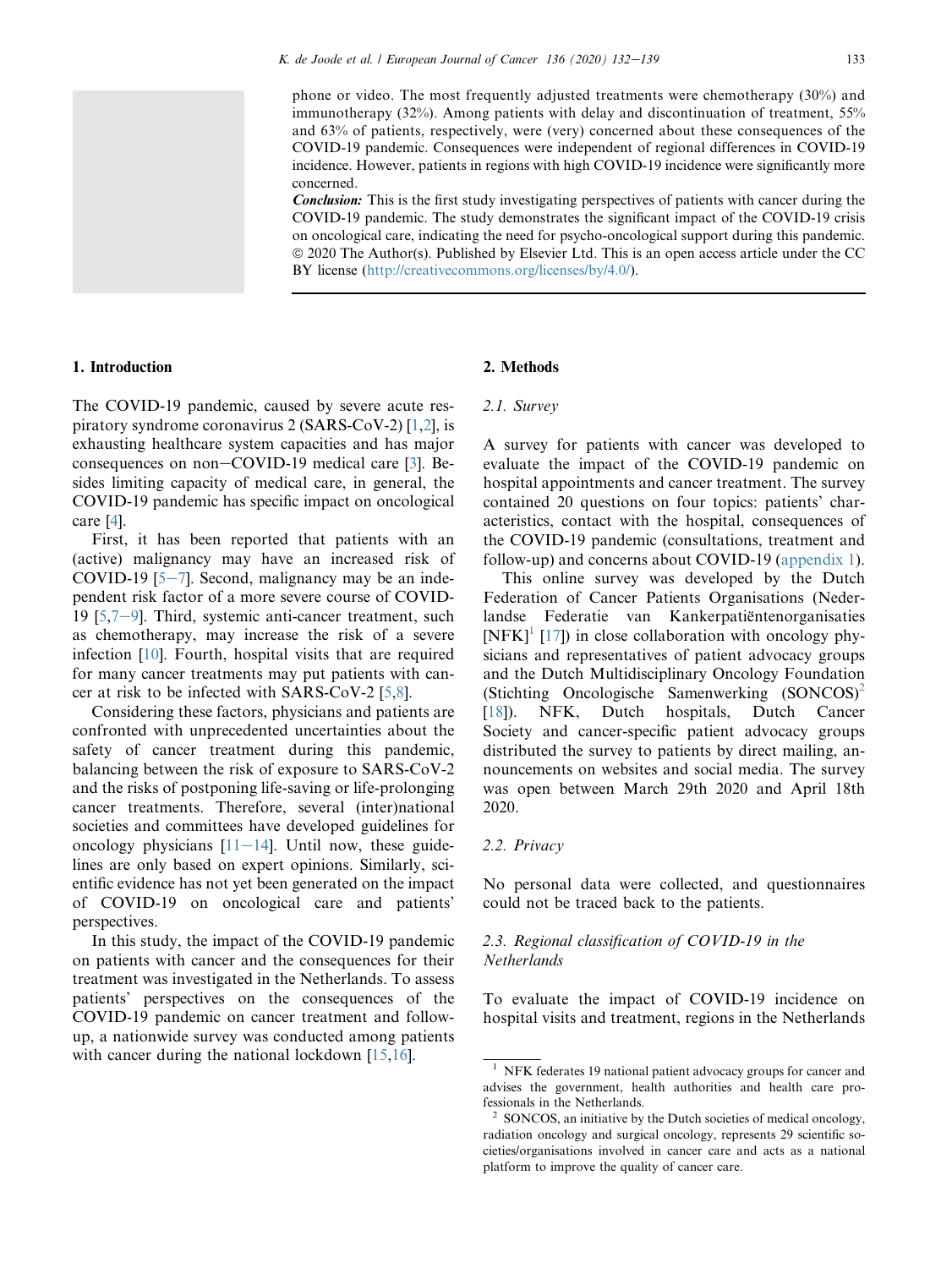<span id="page-2-0"></span>

Fig. 1. Number of patients with a positive test for SARS-CoV-2 in the Netherlands during the three-week period of the survey on (a) March 29th 2020 and (b) April 18th 2020. SARS-CoV-2  $=$  severe acute respiratory syndrome coronavirus 2.

were categorised according to the number of patients with COVID-19. In the Netherlands, the COVID-19 pandemic is monitored by the National Institute for Public Health and the Environment [[19\]](#page-7-13). Patients are registered COVID-19 positive when they have a positive test for SARS-CoV-2 using reverse transcription polymerase chain reaction.

The country of the Netherlands has 17.4 million in-habitants [[20\]](#page-7-14) and is divided into twelve regions, called provinces, according to geographic location. For the analyses in the present study, provinces were classified according to the number of COVID-19-positive patients. A province was defined as code red when there were  $\geq$ 100 COVID-19-positive patients per 100,000 inhabitants in that particular province on March 29th 2020 [[19\]](#page-7-13). To determine the regional development of COVID-19 in the three-week period of the survey, the number of COVID-19-positive patients per 100,000 inhabitants per province on April 18th 2020 was calculated.

#### 2.4. Data analysis

Baseline characteristics and survey responses were analysed using descriptive statistics. Cancer diagnosis not represented by a patient advocacy group (mainly rare cancers) or reported as unknown was grouped as 'other'. The following subgroups were analysed: age (age  $\lt 65$ )  $vs.$  age  $\geq 65$  years), treatment setting (awaiting treatment, under treatment, follow-up), disease setting (cured, curable, incurable) and region of the patients' hospital (code red vs. other). Regarding questions on concerns, the four selectable answers were categorised into 'not/slightly concerned' (i.e. not or slightly concerned) and '(very) concerned' (i.e. concerned and very concerned). The Pearson's chi-square test was used to test for differences between specific groups. All statistical tests were performed two sided. P-values of  $< 0.05$ 

#### <span id="page-2-1"></span>Table 1 Patients' characteristics.

|                                | Number | $\frac{0}{0}$  |
|--------------------------------|--------|----------------|
| Gender                         |        |                |
| Women                          | 3413   | 64             |
| Men                            | 1887   | 36             |
| Age                            |        |                |
| $<$ 65 years                   | 3422   | 65             |
| $\geq$ 65 years                | 1880   | 35             |
| Region in the Netherlands      |        |                |
| Code red according COVID-19    | 834    | 16             |
| Other                          | 4468   | 84             |
| Disease setting                |        |                |
| Cured                          | 2004   | 38             |
| Curable disease                | 793    | 15             |
| Incurable disease              | 1907   | 36             |
| Unknown                        | 598    | 11             |
| Treatment setting              |        |                |
| Awaiting treatment             | 250    | 5              |
| Under treatment                | 2391   | 45             |
| Follow-up                      | 2661   | 50             |
| Cancer diagnosis               |        |                |
| Bladder and renal cell cancer  | 214    | 4              |
| Brain tumor                    | 45     | 1              |
| Breast cancer                  | 1187   | 22             |
| Colorectal cancer              | 296    | 6              |
| Gastric and oesophageal cancer | 92     | $\overline{c}$ |
| Gynaecological cancer          | 177    | 3              |
| Head and neck cancer           | 77     | 1              |
| Haematological malignancy      | 1660   | 31             |
| Lung cancer                    | 622    | 12             |
| Melanoma and skin cancer       | 209    | 4              |
| Mesothelioma                   | 34     | 1              |
| Pancreatic cancer              | 55     | 1              |
| Prostate cancer                | 160    | 3              |
| Sarcoma                        | 56     | 1              |
| Testicular cancer              | 37     | 1              |
| Other                          | 381    | 7              |
|                                |        |                |

COVID-19 = coronavirus disease 2019.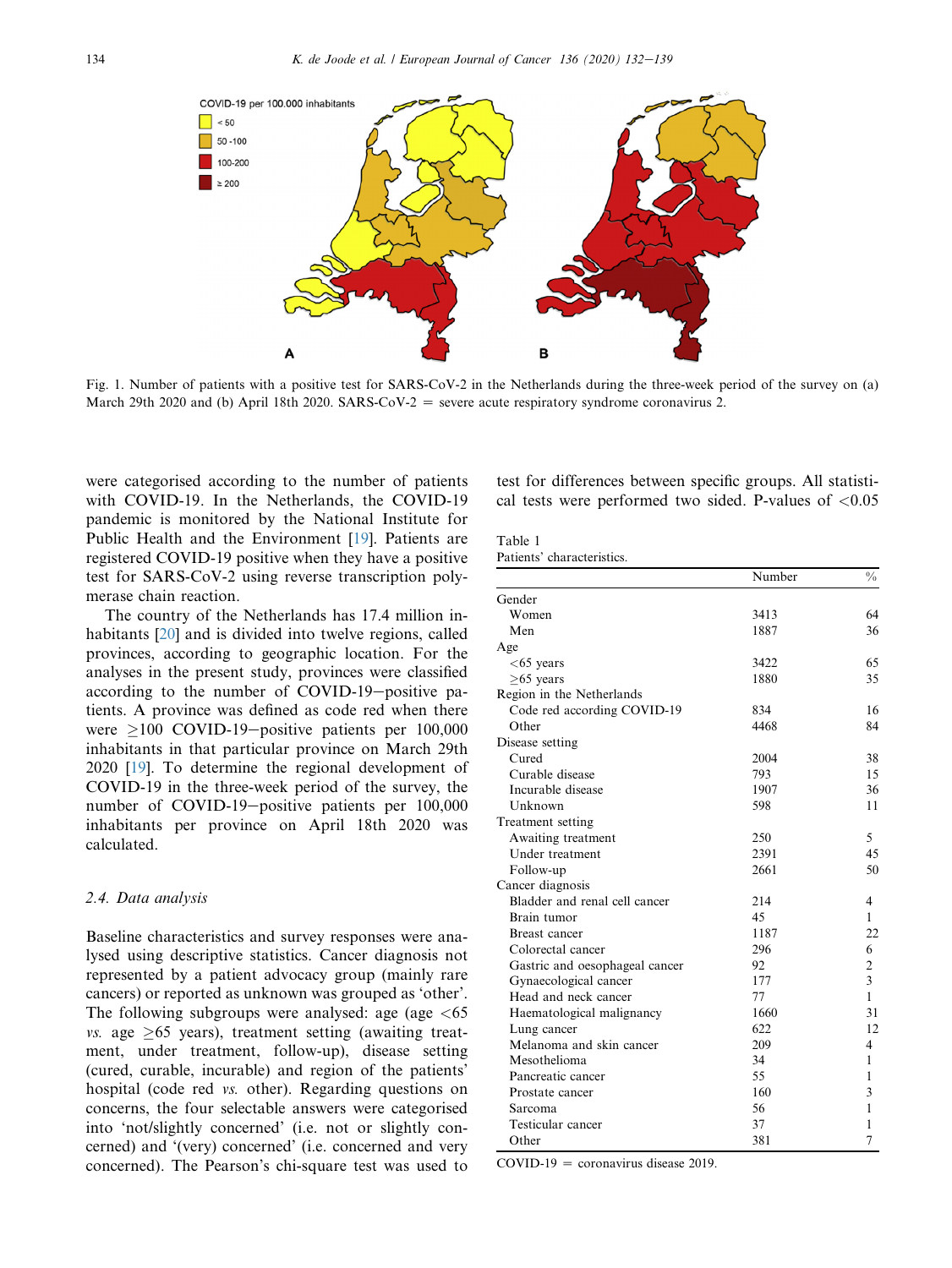were considered statistically significant. All data were analysed using IBM SPSS statistics, version 25.

## 3. Results

#### 3.1. COVID-19 in the Netherlands

At the time the survey was launched on March 29th 2020, the southern part of the Netherlands suffered severely from the COVID-19 pandemic. On March 29th 2020, code red was applicable to two provinces (i.e. Noord-Brabant and Limburg) (118 and 107 patients with COVID-19 per 100,000 inhabitants, respectively; [Fig. 1a](#page-2-0)). At the time the survey was closed on April 18th 2020, Noord-Brabant and Limburg still had the highest number of patients with COVID-19 per 100,000 inhabitants (262 and 293 patients with COVID-19, respectively; [Fig. 1](#page-2-0)b). In the three-week period of the survey, the incidence of patients with COVID-19 also increased in other regions. For example, in Friesland, a northern province with the lowest incidence, the number of patients with COVID-19 increased from 18 to 70 per 100,000 inhabitants.

#### 3.2. Patients' characteristics

The survey was completed by 5302 patients with cancer ([Table 1](#page-2-1)). Most (62%) respondents completed the survey in the first week, that is, March 29th to April 3rd. In total, 3413 (64%) patients were women, and most patients  $(65\%)$  were  $\lt 65$  years. Haematological malignancies (31%), breast cancer (22%) and lung cancer (12%) were the most frequent cancer diagnoses. Only 21 (0.4%) patients reported to have been tested positive for SARS-CoV-2.

According to disease setting, 36% of patients had incurable disease, whereas 15% and 38% of patients had curable or cured disease, respectively. For 11% of patients, the (expected) outcome of their disease was 'unknown'. As the intention of treatment (curative vs. palliative) could affect the nature of adjustments in treatment, the 'unknown' group was excluded from further analyses. Elderly patients more frequently reported to have incurable disease than younger patients  $(51\%$  vs. 35%,  $p < 0.05$ ). According to treatment setting, 2661 (50%) patients had completed oncological treatment and were in follow-up, whereas 250 (5%) and 2391 (45%) patients were awaiting or currently under treatment, respectively.

## 3.3. Contact with the hospital

Half of the patients ( $n = 2664$ , 50%) had been in contact with their hospital about the consequences of the COVID-19 pandemic for their individual situation in relation to their cancer treatment or follow-up. Among patients who were in follow-up, 36% of patients had contact with the hospital, whereas 52% and 69% of patients who were awaiting and under treatment had contact with the hospital, respectively ( $p < 0.05$ ). Patients who completed the survey between April 4th and April 17th had more frequently contact with the hospital than patients who completed the survey in the first week (57% vs. 48%, p < 0.05). Overall, 75% of all patients reported that the COVID-19 pandemic did not influence their behaviour to contact the hospital; however, 19% of patients reported that they were less inclined to contact the hospital.

#### 3.4. Consequences for treatment and hospital visits

The COVID-19 pandemic led to consequences for treatments and hospital visits, mostly initiated by the hospital ( $\geq$ 79%). The majority of patients ( $\geq$ 72%) reported that they had been informed adequately by the hospital about the reason for the consequences for treatment and hospital visits. Among the 2664 patients who had had contact with the hospital, 1583 patients (i.e. 30% of all respondents) experienced consequences for their treatment or follow-up. Patients with incurable disease or under treatment most frequently experienced consequences [\(Figs. 2 and 3\)](#page-4-0). Overall, the most frequently reported consequence was the conversion from hospital visit to consultation by phone or video, which was reported in 817 of 1583 (52%) patients who experienced consequences. Treatment was adjusted in 7 of 250 patients  $(3\%)$  and in 162 of 2391 patients  $(7\%)$ who were awaiting and under treatment, respectively. Treatment was postponed in 39 of 250 patients (16%) and in 279 of 2391 patients (12%) who were awaiting and under treatment, respectively. Treatment changes included adjustment, delay and discontinuation of treatment. Overall, treatment was changed in 49 of 250 patients  $(20\%)$  and in 480 of 2391 patients  $(20\%)$  who were awaiting and under treatment, respectively. In patients with adjusted treatment, chemotherapy (30%) and immunotherapy (32%) were most frequently adjusted [\(Fig. 4](#page-5-0)a). Delay and discontinuation of treatment also mainly included chemotherapy and immunotherapy ([Fig. 4b](#page-5-0) and c).

### 3.5. Concerns

Many patients were concerned about the consequences of the COVID-19 pandemic for their cancer treatment or follow-up. Among patients with delay and discontinuation of treatment, 55% and 62% of patients were concerned, respectively. Among patients who did not experience consequences yet, 24% of patients were (very) concerned about potential consequences for their treatment or follow-up. In the setting of cured disease or follow-up, 87% and 83% of patients were not/slightly concerned, respectively.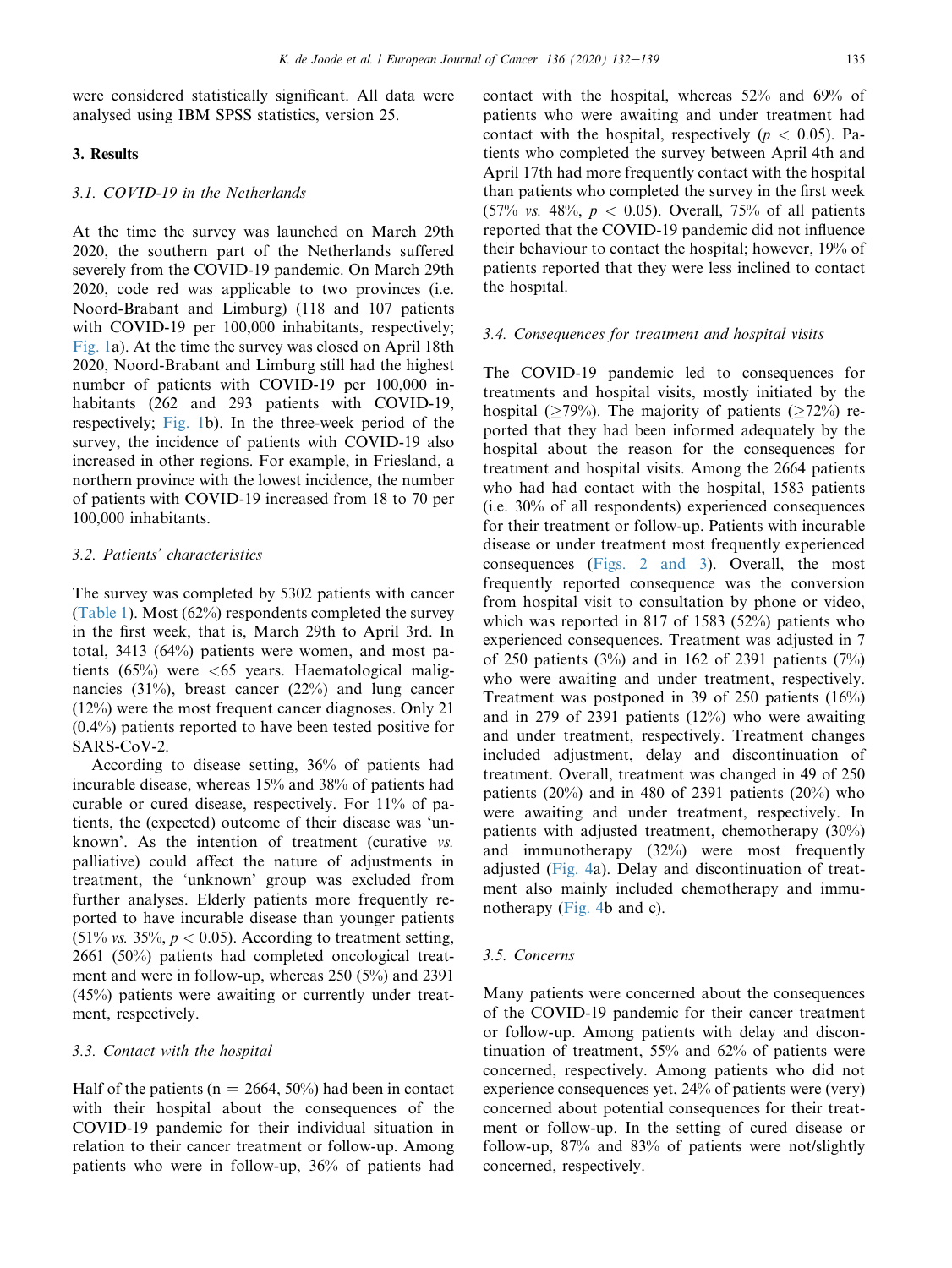<span id="page-4-0"></span>

Fig. 2. Experienced consequences for treatment and follow-up visits of 4704 patients according to disease setting. Patients with 'unknown' disease setting were excluded. Patients answered whether they experienced consequences as 'yes', 'not yet' or 'no'.

In total, 47% of respondents were (very) concerned to be infected with SARS-CoV-2. Patients who were under treatment were more often (very) concerned to be infected than patients in follow-up  $(54\% \text{ vs. } 40\%$ ,  $p < 0.05$ ). Patients with incurable disease were also more often (very) concerned than patients with curable or cured disease (55% vs. 50% and 37%, respectively,  $p < 0.05$ ).

## 3.6. Patients' perspectives in most affected COVID-19 regions

According to regional classification, surveys were completed by 834 (16%) patients in code red regions (23 completed surveys per 100,000 inhabitants) and 4468 (84%) patients in other regions (33 completed surveys per 100,000 inhabitants). In regions with code red, appointments were more frequently cancelled and treatments were more frequently adjusted, but these differences were not statistically significant as compared with other regions. In three specific situations, however, differences were found between code red and other regions. First, cancellation of appointments was more frequently initiated by hospitals in code red regions (99% vs. 92%,  $p < 0.05$ ). In code red regions, patients more frequently reported symptoms probably related to COVID-19 (13.3% vs. 10%,  $p < 0.05$ ). Finally, patients in code red regions were more concerned to be infected with SARS-CoV-2 than patients in the other regions  $(51\% \text{ vs. } 46\%, p < 0.05).$ 

### 4. Discussion

According to many expert opinions, oncology physicians are very concerned about the impact of the COVID-19 pandemic on oncological care, in particular, because more COVID-19 outbreaks are expected. Nevertheless, a comprehensive study on patients' perspectives has been lacking. To the best of our knowledge, this is the first study investigating perspectives of patients with cancer during the COVID-19 pandemic. The survey was conducted among 5302 patients with cancer in the Netherlands. As reported by these patients, the COVID-19 pandemic has significant impact on their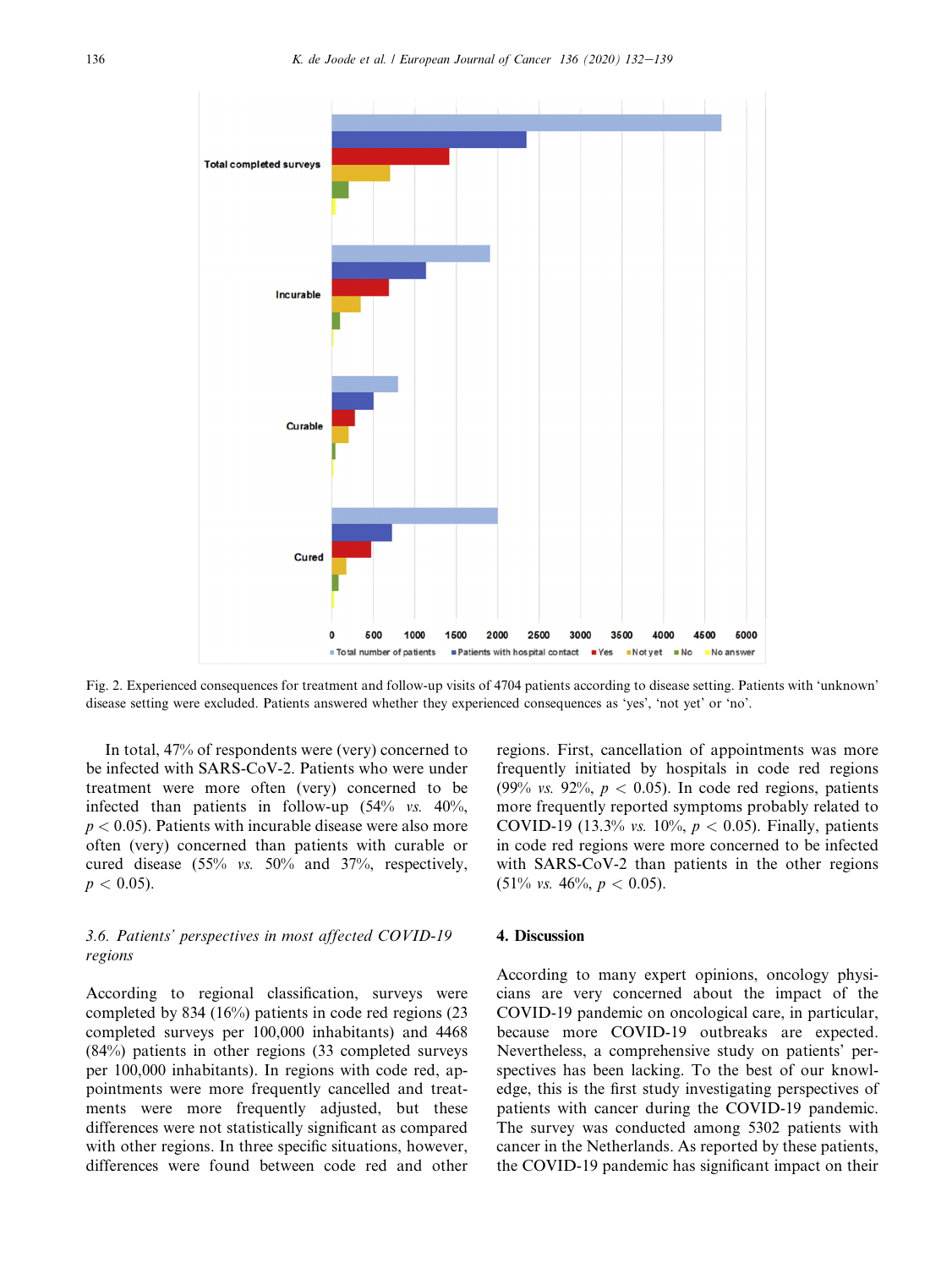

Fig. 3. Experienced consequences for treatment and follow-up visits of 5302 patients according to treatment setting. Patients answered whether they experienced consequences as 'yes', 'not yet', or 'no'.

oncological care. Overall, 30% of patients experienced consequences regarding their oncological treatment or follow-up, mostly initiated by the hospital. The most frequently adjusted therapies were chemotherapy and immunotherapy.

<span id="page-5-0"></span>Although 50% of patients had had contact with their hospital about their individual situation, 19% of patients was more reluctant to contact the hospital during the COVID-19 pandemic. This hesitancy to consult the hospital for non-COVID-19 diseases is an issue of international concern. For example, a large reduction in hospital admissions for acute coronary syndrome was noticed since the COVID-19 outbreak in Italy [[21\]](#page-7-15). In addition, the incidence of new cancer diagnoses has



Fig. 4. Adjusted treatment (a; n = 213), postponed treatment (b; n = 406) and cancelled treatment (c; n = 58) according to treatment modality.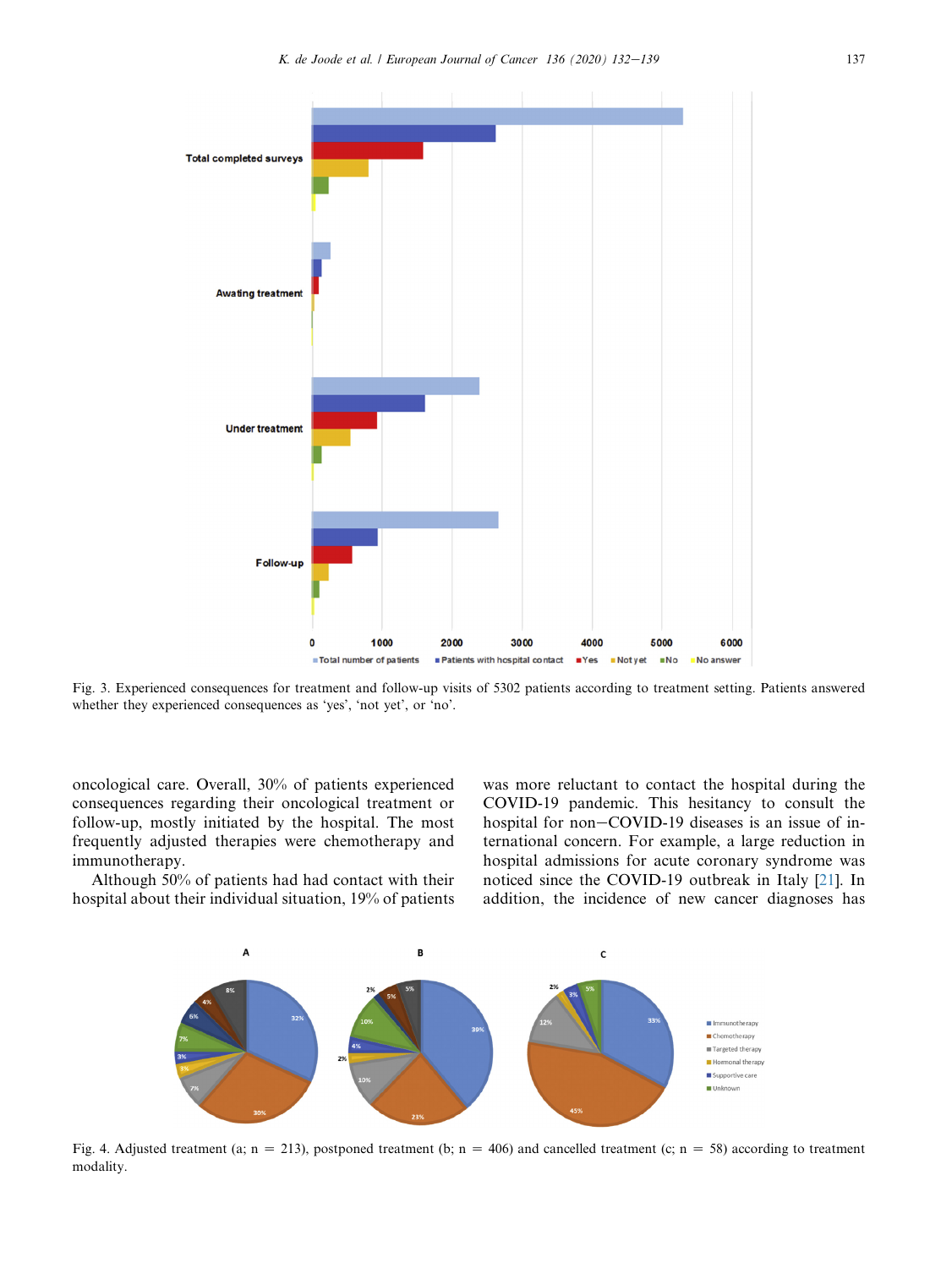decreased significantly [\[22](#page-7-16)], which is also the result of temporarily discontinuation of screening programmes for cancer [[23\]](#page-7-17). In the Netherlands, a 30% decrease in the incidence of new cancer diagnosis was observed in March and April 2020 [[24\]](#page-7-18).

Most patients with curable disease continued their treatment unchanged, whereas treatment was more frequently postponed in patients with incurable disease. As compared with patients with curable or cured disease, patients with incurable disease were more concerned about the COVID-19 pandemic and the risk of infection with SARS-CoV-2. These concerns may be explained by fear not to be admitted to the intensive care unit in case of severe COVID-19. This fear is conceivable, as strict triage criteria were expected due to capacity issues and restrictive national guidelines for the treatment of patients with incurable malignancies.

Although patients treated in code red regions were more concerned about the consequences of their oncological treatment or follow-up, the absolute differences in regional adjustments were negligible. It is conceivable that these nationwide adjustments are the result of national advices on oncological treatment during the COVID-19 pandemic. On March 22nd, the Dutch Multidisciplinary Oncology Foundation (SONCOS) and other organisations have issued guidelines with practical adjustments to preserve the continuity of cancer care as much as possible. To reduce the risk for inhospital transmissions, treatment-related hospitalisations were limited, thereby anticipating on the expected capacity issues. In addition, the lack of scientific evidence and concerns about safety of cancer treatments may have contributed to nationwide adjustments of treatment.

Although the Netherlands is a relatively small European country, the present study serves as a representative model to evaluate the impact of the COVID-19 pandemic on oncological care. As all patients have equal access to medical care in the Netherlands, reimbursement issues have most likely not contributed to the results of the present study. Therefore, the impact of the COVID-19 pandemic on oncological care is expected to be even higher in countries with unequal access to oncological care [[25\]](#page-7-19). As comparable with other countries, there were significant differences in COVID-19 incidence between regions in the Netherlands ([Fig. 1a](#page-2-0) and b). Therefore, the present study, which has nationwide coverage, serves as a representative model for patients' perspectives in a country during the COVID-19 pandemic. Nevertheless, cultural differences and different national recommendations on cancer treatment may significantly influence the behaviour of patients with cancer and oncology physicians during the COVID-19 pandemic.

As no personal data were collected and questionnaires could not be traced back to patients, clinical data could not be monitored. In particular, it can be difficult for patients to distinguish incurable (i.e. palliative) from curable disease setting. Besides disease setting, treatment restrictions, such as restrictions on resuscitation and mechanical ventilation, could have influenced treatment adjustments and patients' perspectives. As the survey did not contain questions about such treatment restrictions, this is a potential limitation of the survey. Another limitation is a potential selection bias, which may be induced by the design of this study. In the Netherlands, 347,121 people are suffering from cancer [[26](#page-7-20)], whereas only a fraction, 5302  $(0.9\%)$  has participated in the current survey. Nevertheless, the survey had nationwide coverage, and patients from all regions in the Netherlands participated in the survey.

In general, most patients were (very) concerned about the impact of the COVID-19 pandemic on their oncological treatment or follow-up. In particular, patients treated in code red regions were more concerned than patients in other regions, independent of the treatment adjustments. These findings indicate that all patients could benefit from more psycho-oncological support and information, for example, by use of webinars. Additional support for patients facing the daily consequences of the COVID-19 pandemic would be beneficial.

This COVID-19 pandemic has inevitable consequences for healthcare systems and, as underscored by the present study, adjustments in non-COVID-19 medical care cannot be avoided. In the near future, it will be a challenge to reorganise oncological care while still facing the COVID-19 pandemic. In the meantime, we will be awaiting the impact of all adjustments of oncological care on survival and quality of life of patients with cancer.

#### Funding

This research did not receive any specific grant from funding agencies in the public, commercial, or not-forprofit sectors.

### Author contributions

K.de.J., D.W.D., A.C.D. and A.A.M.v.d.V. contributed to literature search, data collection, data analysis, data interpretation and writing of the manuscript. V.E., H.J.B., M.V., H.W.M.v.L., I.H.D., A.C.D. and A.A.M.v.d.V. contributed to the study design. V.E. and I.H.D. made contributions to collection of the data and the data analysis. H.J.B., M.V. and H.W.M.v.L. participated in drafting the article and revising it critically for important intellectual content. All authors reviewed the manuscript and gave final approval of the submitted version.